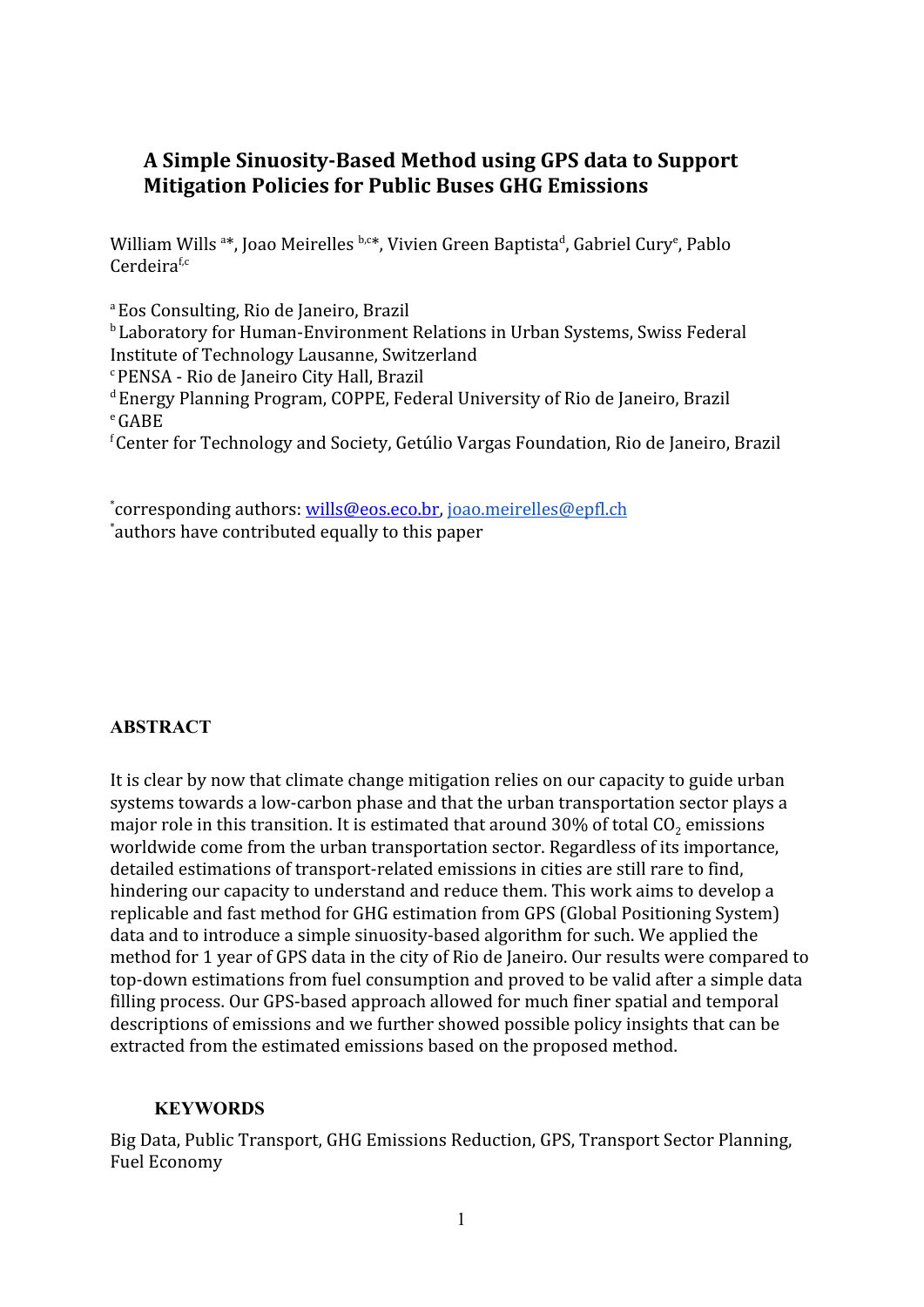#### **INTRODUCTION**

We live in an increasingly urban world, with more than half of the world's population living in cities and a rural-to-urban migration that is not showing signs of slowing down. This urban condition profoundly changes our relation to the environment, introducing different ways of consuming, commuting and managing our basic needs. In fact, the whole urban metabolism — all the exchanges between the city and the environment is modified with population growth. We are already facing the consequences of such transformations, with climate change quickly escalating and producing an increasing number of disasters, driven mainly by urban-related emissions. The Intergovernmental Panel on Climate Change estimates that around 20-30% of total GHG emissions worldwide come from the urban transportation sector[\[1\]](https://www.zotero.org/google-docs/?1EwStx) making it one of the key topics in the low-carbon transition[\[2\].](https://www.zotero.org/google-docs/?YOCbC6) It is clear by now that climate change mitigation relies on our capacity to guide urban systems towards a low-carbon phase.

Alongside population growth, urban information has been increasingly collected, stored and made available in the form of digital data. The availability of this information in a machine-readable way breeds an unprecedented capacity of urban understanding and management [\[3\]](https://www.zotero.org/google-docs/?TgpjKp). In fact, the last decade was marked by several examples of data fostering urban theory development [\[4–7\]](https://www.zotero.org/google-docs/?3zRFQx) and efficient urban management [\[8–10\]](https://www.zotero.org/google-docs/?Uh4Zn8). Urban Big Data can and should be used in our pursuit of a sustainable, low carbon, energy-efficient society, as in [\[11–14\]](https://www.zotero.org/google-docs/?JlxpVv). With its remarkable volume and diversity, we might reach a mechanistic understanding of the complexity of urban dynamics. We might have, for the first time in history, a way to comprehend the paths that lead to unintended adverse environmental consequences of our urban living and, potentially, avoid them.

Regardless of its importance, detailed estimations of transport-related emissions in cities are still rare to find, hindering our capacity to understand and reduce them. City-wide inventories have been following a top-down approach, estimating emissions from the total aggregated fossil fuel consumption [\[15–17\]](https://www.zotero.org/google-docs/?nOPf5Z). This is primarily done due to the lack of better data, but it limits the findings to coarse-grain figures, usually city-wide and year-based aggregated. Moving towards finer spatial and temporal scales is essential to support mitigation strategies and policies. Fuel sales figures are significant information for the assessment of overall fuel consumption and its trends, but its coarse-grained nature provides little information for mitigation policies and its opportunities for improvemen[t\[15\]](https://www.zotero.org/google-docs/?aOZ9w8). This can be achieved by bottom-up approaches, using detailed activity data for determining emissions and providing spatial and temporal information not obtained by fuel consumption.

Some recent works have been able to estimate CO2 emission from Global Positioning System (GPS) data, considering that the pollution emitted by a vehicle depends on local moving parameters as well as fleet characterization and technology standards. Most works rely on taxi GPS data as model inputs since they play a major role in GHG emissions in big cities [\[18–22\].](https://www.zotero.org/google-docs/?O7Dmvw) However, Çagri et. al. [\[23\]](https://www.zotero.org/google-docs/?wETxUE) quantified several routing parameters including fuel consumption and CO2 emissions to analyze how mix-pollution routing problems can be minimized by using a heterogeneous fleet and Sun et. al. [\[24\]](https://www.zotero.org/google-docs/?G9PWe7)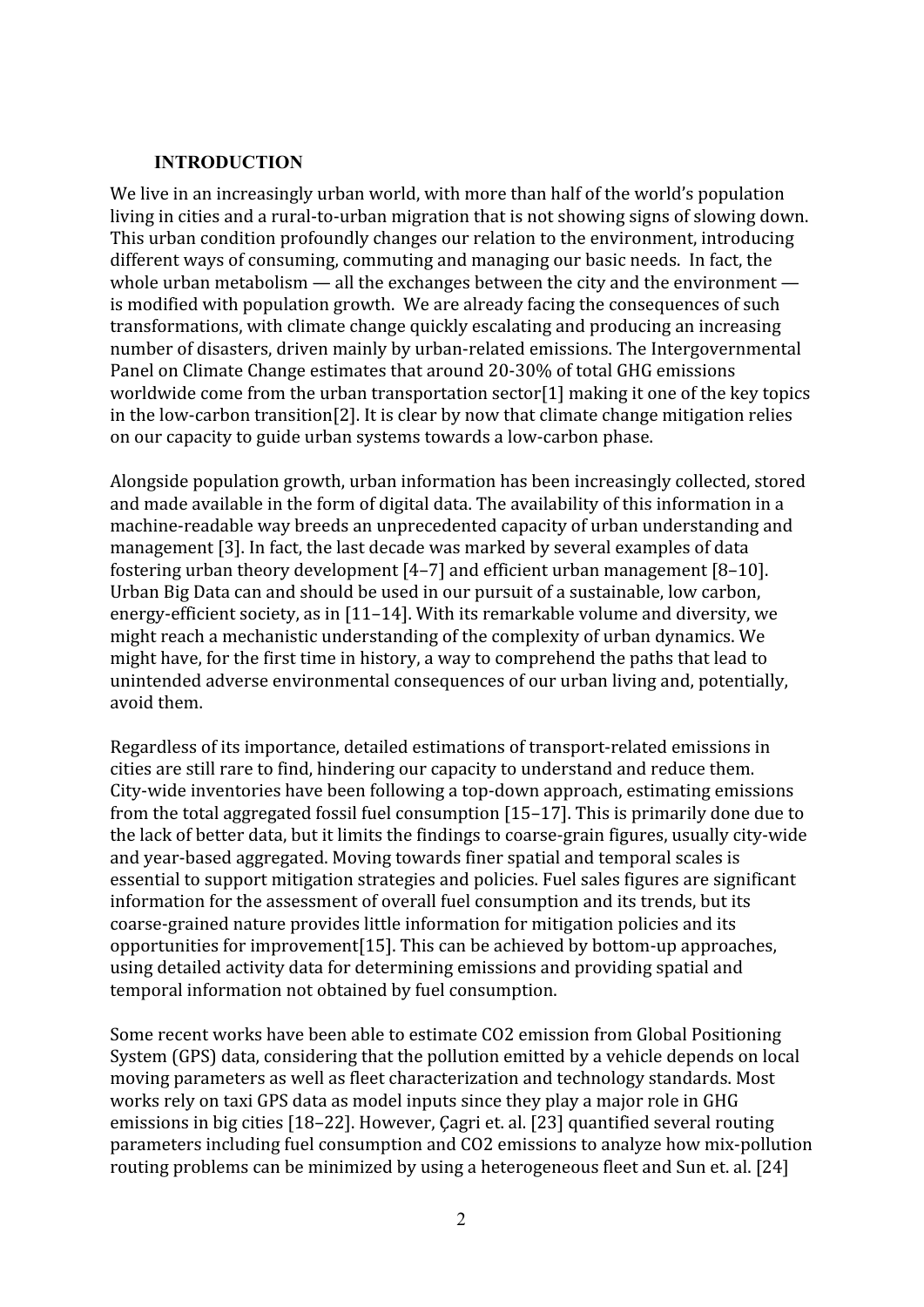proposed a trajectory-based method to estimate energy consumption and CO2 emissions in large areas using GPS data from samples of the traffic flow population. Nonetheless, concerning public policies, buses play a more important role than taxis, since they are regulated by public authorities and serve a much greater part of the population. Furthermore, the bus GPS data is usually public and can be found online for academic purposes.

High-resolution GPS data have also been recently used. Nyhan et. al. [\[21\]](https://www.zotero.org/google-docs/?XGFxrS) analyzed taxi trajectory GPS data from over 15,000 vehicles in Singapore to estimate CO2, NOx, VOCs and PM emissions using a microscopic emissions model in high spatiotemporal resolution, collecting GPS data every few seconds and discarding records with gaps greater than 5s. Kan et. al. [\[18\]](https://www.zotero.org/google-docs/?tCnhk1) proposed more accurate methods for estimating fuel consumption and hot and cold start emissions by analyzing mobile and stationary activities of taxis through GPS data collected every 10 seconds on average. Luo et. al. [\[20\]](https://www.zotero.org/google-docs/?4SmKIQ) tried to understand low-carbon transportation behaviors using GPS data from taxis every few seconds, analyzing the relationship between energy consumption and CO2 emissions. However, the high-resolution GPS data along with other modeling inputs demand more time and computational cost with data processing, collection and storage, and the continuous monitoring of several input variables increases the financial cost of such assessments.

Some works have used low-resolution GPS data to estimate GHG emissions from vehicles. Zhao et. al. [\[19\]](https://www.zotero.org/google-docs/?7Gggmc) investigated CO2 emissions in taxi trajectory data with spatiotemporal analysis of the emission patterns, with GPS data ranging from 10s to 60s. Shang et. al. [\[20\]](https://www.zotero.org/google-docs/?2BCEZl) estimated fuel consumption/emissions using an adaptation of the COPERT model which considers different exhaustion modes (hot and cold) and taxi GPS data collected every 96s on average.

Several cities in the global south still rely on low-resolution GPS data, even lower than the previously mentioned publications. The buses GPS for the city of Rio de Janeiro, for example, had one record for every 120s on average. In the present publication, we propose a model to accurately estimate emissions in cases of very low-resolution GPS data, such as Rio de Janeiro. As far as mitigation policies are concerned, low-resolution models already provide enough insights to implement most of the mitigation policies. Therefore it is important to find an easier but reliable way of assessing the GHG emissions of the public transport sector through a bottom-up approach, and a more straightforward method needs to be developed for the cases where high-resolution or complementary data is not available.

This work aims to develop a simple method for GHG estimation from low-resolution GPS data using bottom-up vehicle kilometers traveled (VKT) approach with no demand for complementary data or complex methodology. The model aimed at being replicable and straightforward so it can become a tool in decision making and planning in the public transport sector, identifying and differentiating local and general problems and opportunities with simple assumptions and methodology.

The public bus fleet of the city of Rio de Janeiro was used as the case study. No other dataset was needed other than the GPS data and the street network. The results have been compared with the official top-down estimates, and they are validated after a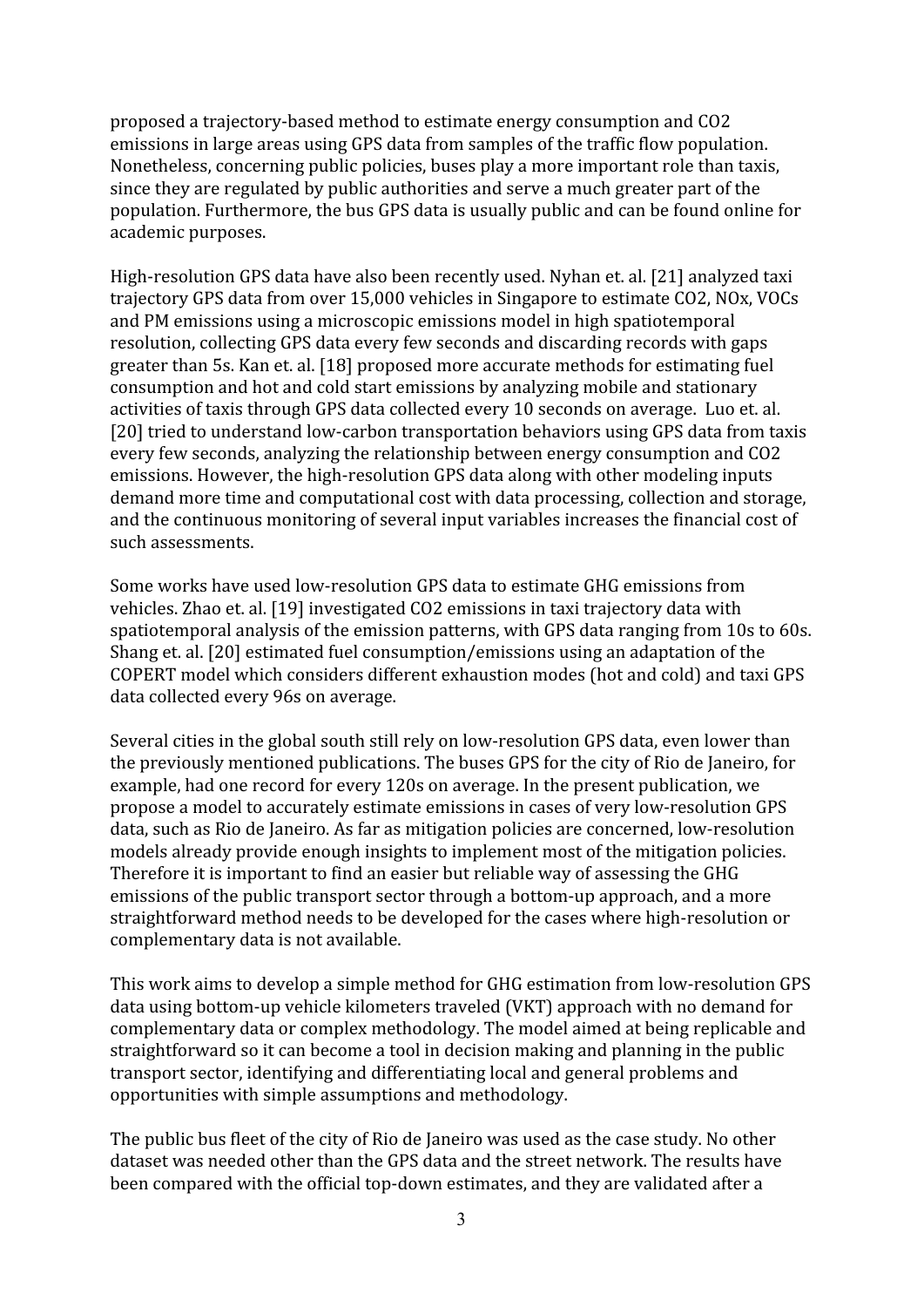simple space-filling process. Afterward, we further showed possible policy insights that can be extracted from the estimated emissions using spatial-temporal information yielded by the proposed method. The methodology presented here was first developed within Rio de Janeiro's city-hall, by policymakers. Thus, it was designed after demand and had direct implications on the city's planning processes. We aim at making the simple yet useful methodology available for other practitioners worldwide, but it should be taken as a solution that emerged locally and should be tested and validated before adopted by other cities.

# **DATA AND METHOD**

## **Database**

We collected the Global Positioning System (GPS) records for every public bus for the city of Rio de Janeiro between Jul-2014 and Mar-2016 from the municipal open data portal (data.rio). Information on the geographical position (lat, long) of the buses, date-time, route number, unique ID and instantaneous velocity of the buses can be retrieved for each GPS record from the portal. The database comprises on average one record every 2 minutes for all the working buses, which makes a daily occurrence of between 3-5 million records. This time interval can be defined as low-resolution for GPS data [\[18\]](https://www.zotero.org/google-docs/?wUFHii) and, as mentioned before, it is significantly longer than the time-interval found in other publications, even among low-resolution GPS studies [\[19,20\].](https://www.zotero.org/google-docs/?Shh3cJ) Furthermore, a lot of gaps can be observed in the transmission of GPS and some days would experience very few records.

Data was streamlined with a python scraper code to a PostgreSQL columnar database into a data server. The database had more than 2 billion records during the 20 months of collection, heterogeneously distributed across the days. Because of the unequal distribution and to make it comparable to top-down calculations, a period of one year was selected from the database to be used: Dec-2014 to Dec-2015. The algorithm developed to produce the analysis was implemented in PostgreSQL + PostGIS and consisted of the steps described below.

## **Methodology**

The most straightforward method to calculate GHG emissions from GPS would be to figure, for each pair of records, the traveled distance and, using the time spent to travel the computed distance, estimate the velocity and use it as a variable in the functions for consumed fuel and GHG emissions. However, the size of our database makes this methodology computationally impossible. The traveled distance, calculated using shortest path algorithms have high computational costs, and it was necessary to find a way to perform the calculation within an acceptable time-window if we wanted to make the method replicable. To solve this problem and reach a fast and replicable method, we decided to calculate an average sinuosity between two sequential GPS records for a representative sample and then we used this value as a corrector factor to the rest of the database to estimate the driving distance of buses. From the corrected driving distance and the time spent between a sequential pair of GPS, we estimated fuel consumption and GHG emissions for that specific pair of GPS. Finally, we used a method to fill missing data.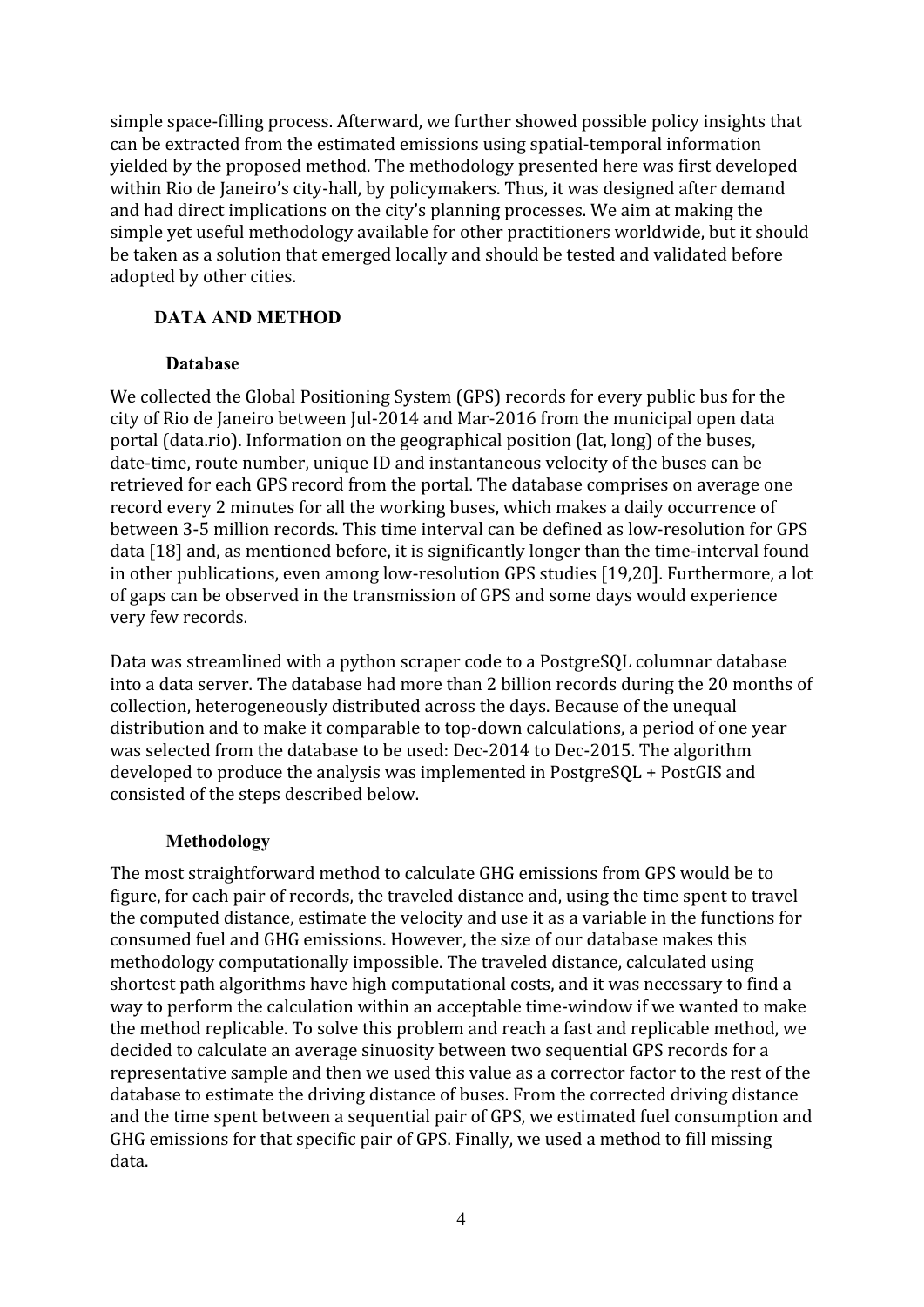The GPS database had some data gaps in the form of days or hours with the reduced record. The failures were due to the numerous periods when the municipal system of collection-emissions was entirely off, or when a connection problem in the recording server impeded the data to be received or recorded correctly. Thus, in order to validate our method, it was necessary to develop an algorithm to fill in the missing information.

We filled the days in which there were failures in the transmission, reception or recording of the information in the Database. For each weekday (Mon, Tue, Wed..) we defined an expected range of pairs of GPS as the bottom and top limits of the tenth decile in the distribution. For days with fewer pairs of GPS than its expected range, we filled in synthetic pairs of GPS. The results were validated with top-down GHG calculations, using fuel consumption by the municipal bus fleet.

The sinuosity-based methodology developed is composed by the following steps (Figure 1): i) For a statistically significant sample of records, an average sinuosity value was calculated, being the sinuosity the division of the reconstructed distance between two sequential GPS records and the linear distance between them (Fig 2); ii) For every sequential record in the database with a time interval below a limit value ( $\Delta T$ ), the linear distance between all sequential records was calculated, which was corrected using the sinuosity value found in step i; iii) for each sequential pair of GPS, the average speed of the bus was calculated, thus avoiding the use of the instantaneous velocities measured by GPS devices; iv) with the calculated speed and distance data, a speed consumption function was used to infer the fuel consumption and; v) from this consumption the total emissions were calculated. Every step is further described below: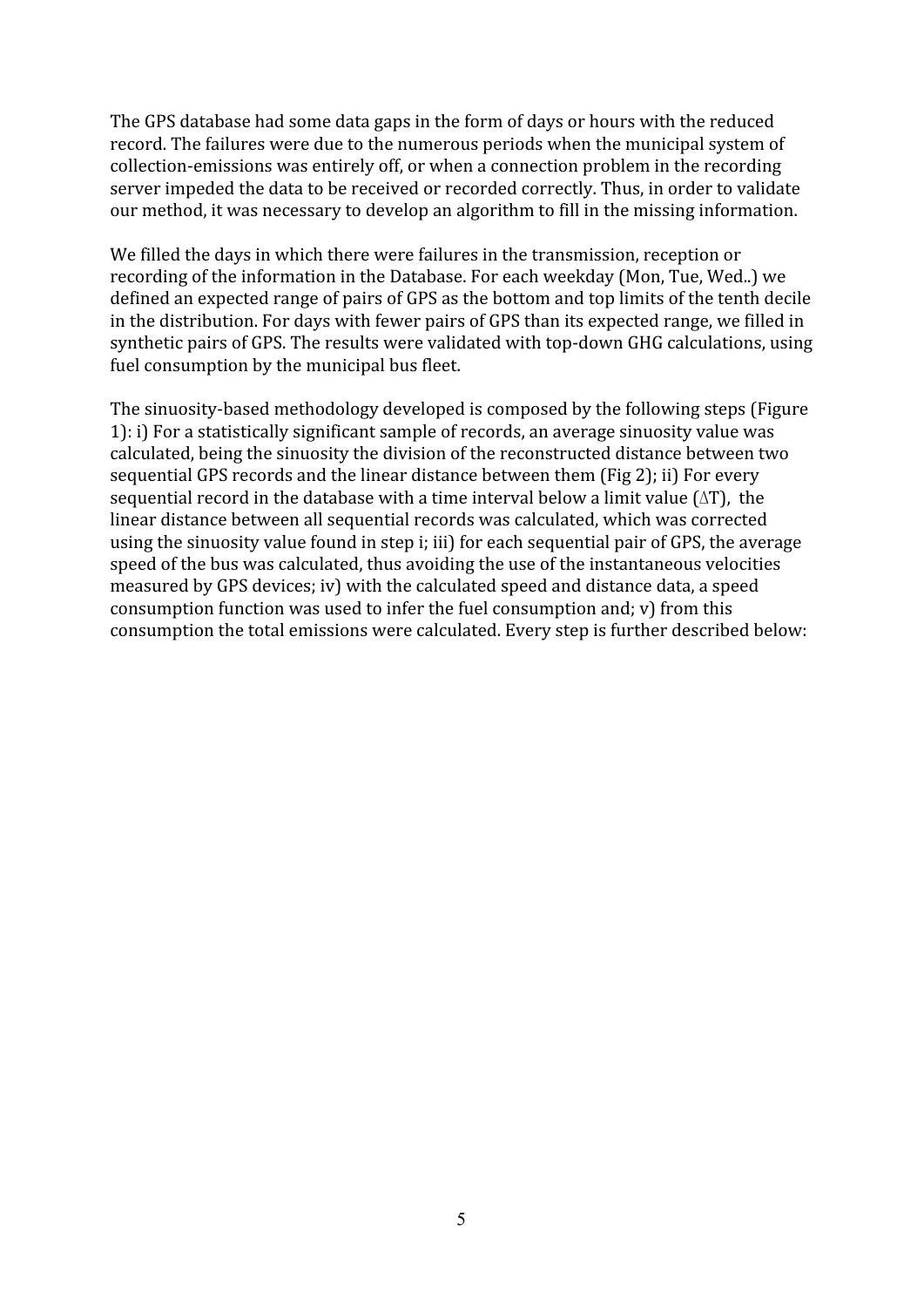

Figure 1. Sinuosity-based method algorithm scheme

## **GPS pairs recognition**

After the first cleaning of absurd GPS records (outside of geographical boundaries and above 120 km/h), sequential pairs of GPS records were recognized as the GPS pairs that are emitted from the same vehicle within a time interval of fewer than 3 minutes. The interval of time is necessary to ensure a good approximation of reality. If this parameter were relaxed, we could infer distances very different from the real distances.

## **Sinuosity**

For an effective calculation of CO2e emissions, it was necessary to estimate the distance traveled by each bus in the time interval studied. Determining a distance traveled from GPS records with low-resolution is not a trivial task since the path reconstruction algorithms (shortest-path) are very computationally costly. In this way, we chose to select a representative random sample (1%) of the universe of GPS pairs and reconstruct their way using shortest path algorithms (Figure 3). The shortest path algorithm was used due to the lack of an official bus route database (GTFS), which would have been the best option for this task. The proximity between pairs of GPS (∆T<3min) helps to ensure that the shortest path assumption is close to the official route. Thus, the real distance traveled (RD) of the bus within the time interval of the pair of records was calculated. The sinuosity value was computed as the simple ratio between the Real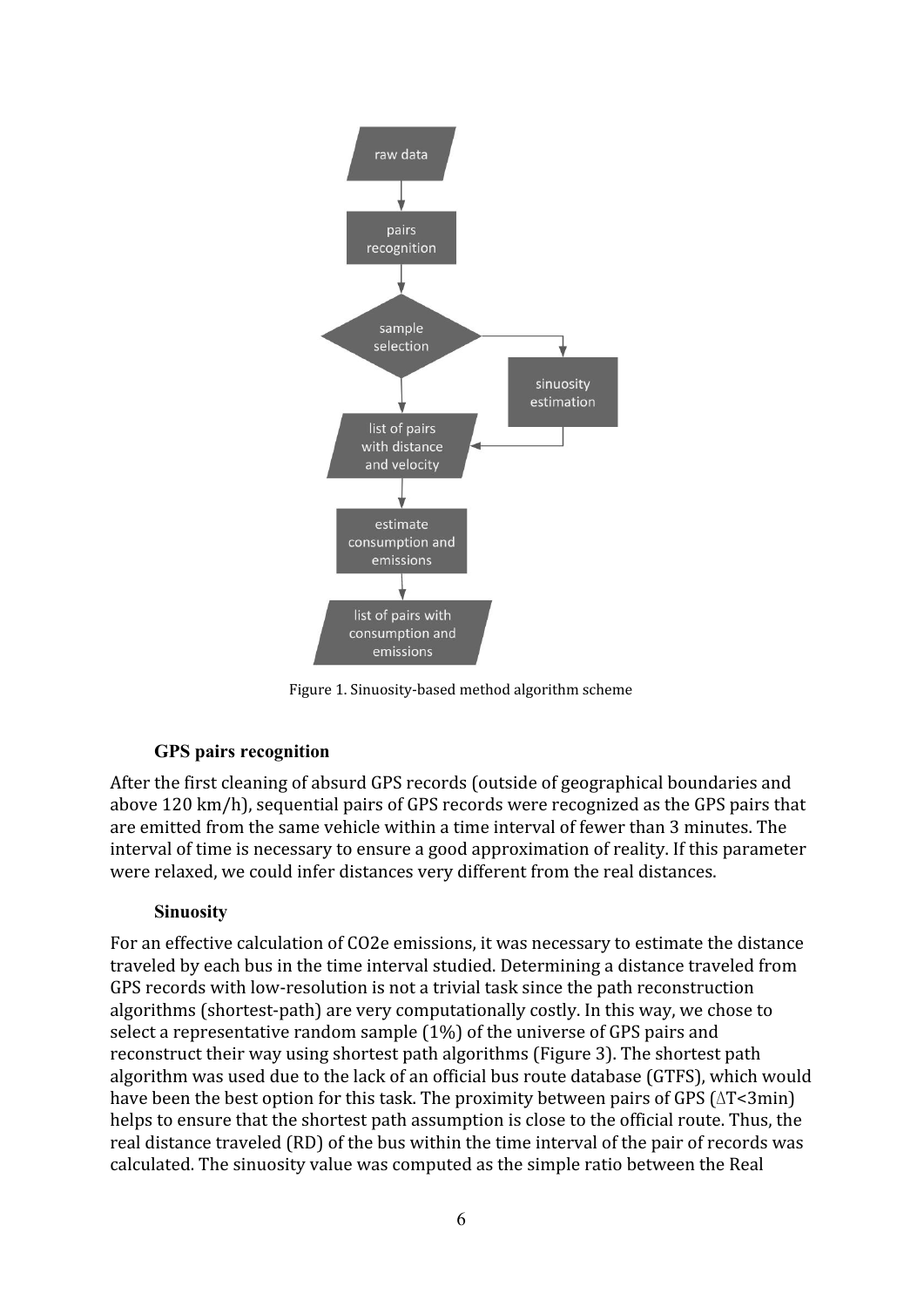Distance and the Euclidean Distance (RD / ED). Figure 2 presents a schematic description of this process.



Figure 2. Methodology description. The sinuosity, a corrector factor, estimated from a representative sample of the database is a simple ratio between the Real Distance and the Euclidean Distance of two sequential GPS records. Real distance was estimated from the shortest path algorithm.

The shortest-path algorithm produced a residual number of absurd paths. Something like 0.1% of the GPS pairs in the sample resulted in extensively traveled paths for minimal time intervals. For certain pairs, the estimated speed of the bus was much larger than would be physically possible for the vehicle. These paths were removed from the base using a speed filter (> 120 km/h). Other paths resulted in distance traveled value equal to zero. This happened because of the way the algorithm works, always starting and ending in a street corner. Thus, in the cases where the two sequential GPS records were emitted very close (<50 meters), the origin of the two points of the pair was the same, and the sinuosity was therefore zero. In these cases, the linear distance was adopted as the final distance. A histogram of sinuosity values found for our sample of pairs of GPS can be found in Figure 3.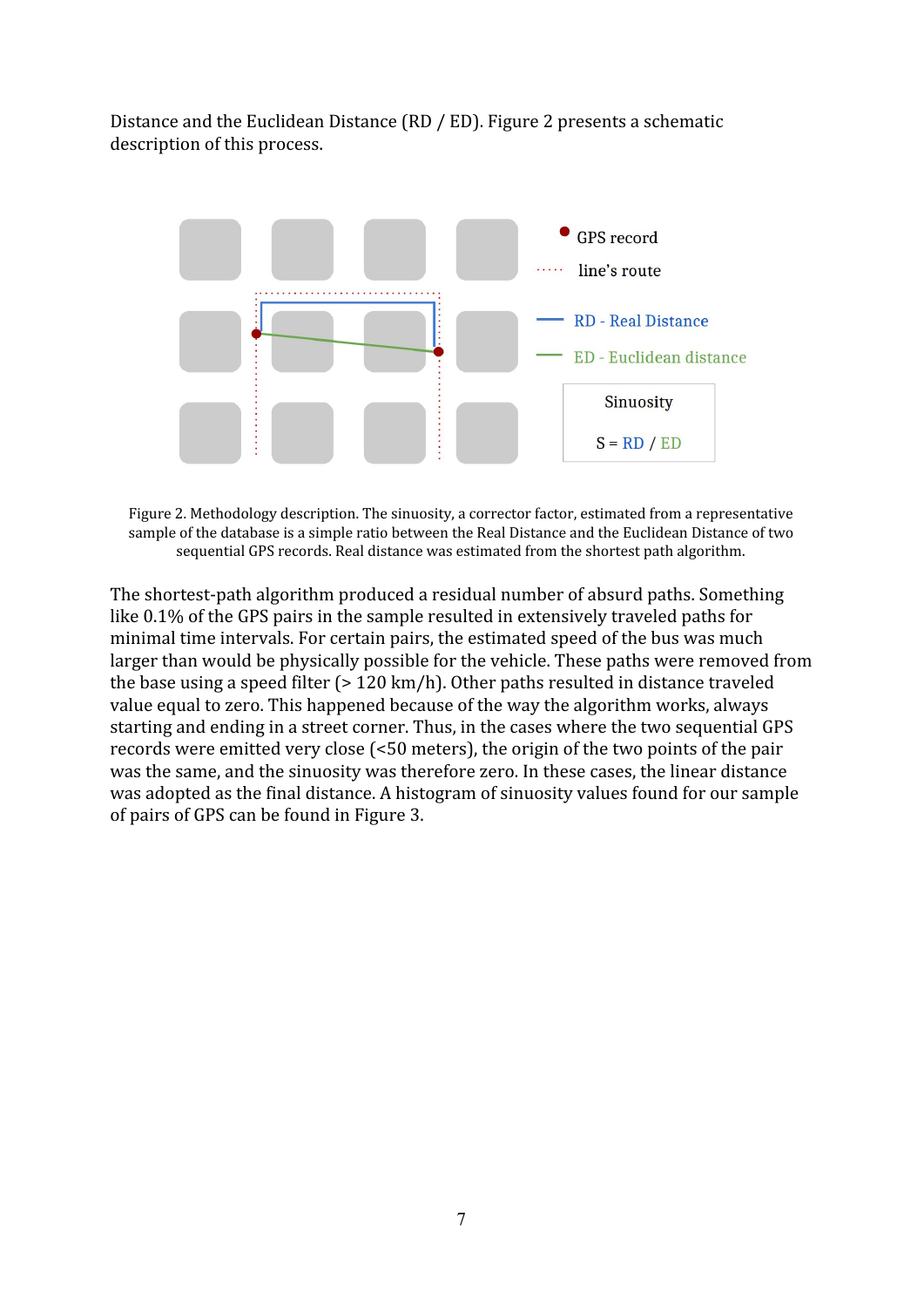

Figure 3. Probability distribution of calculated sinuosity

For estimating the real distance in the full database, the average sinuosity value S found for our sample (1.2) was used as a multiplier of the linear distance between each sequential pair of GPS. For those pairs with linear distances smaller than 50 meters, the real distance was assumed to be equal to linear distances. Thus, one arrives at a database of pairs of sequential records, each containing a distance traveled and a time interval spent.

#### **GHG Emissions Estimation**

For each pair of GPS, the fuel consumption was calculated from an average speed-dependent estimation model[21]. The model takes into account the distance traveled and the bus speed during the time interval to estimate fuel consumption from a speed-dependent function. Although multiple factors affect fuel consumption in vehicles [\[18\]](https://www.zotero.org/google-docs/?uO7z9t), we adopted a simpler model because no further information was available, such as bus type or fabrication year. The adopted consumption function was obtained from the European Environment Agency[21]. It is worth noticing that the curve relating consumption to the speed range of the vehicle was drawn from international research, prepared for a relevant generic technology at the time it was performed and in conditions different from those presented in the city of Rio de Janeiro. The elaboration of a consumption curve by a customized speed range for the studied city by circulating bus would also be of great importance and would allow even more precise estimations of consumption and GHG emissions. Finally, in order to estimate GHG from the consumed fuel, we adopted national emissions factors [22]. We assumed emissions factors for Diesel B6 (2.51 tCO2e/m3) or B7 (2.49 tCO2e/m3), depending on the analyzed period. Thus, the CO2e emissions of each sequential pair of GPS were calculated for each bus, each municipal line, exhaustively.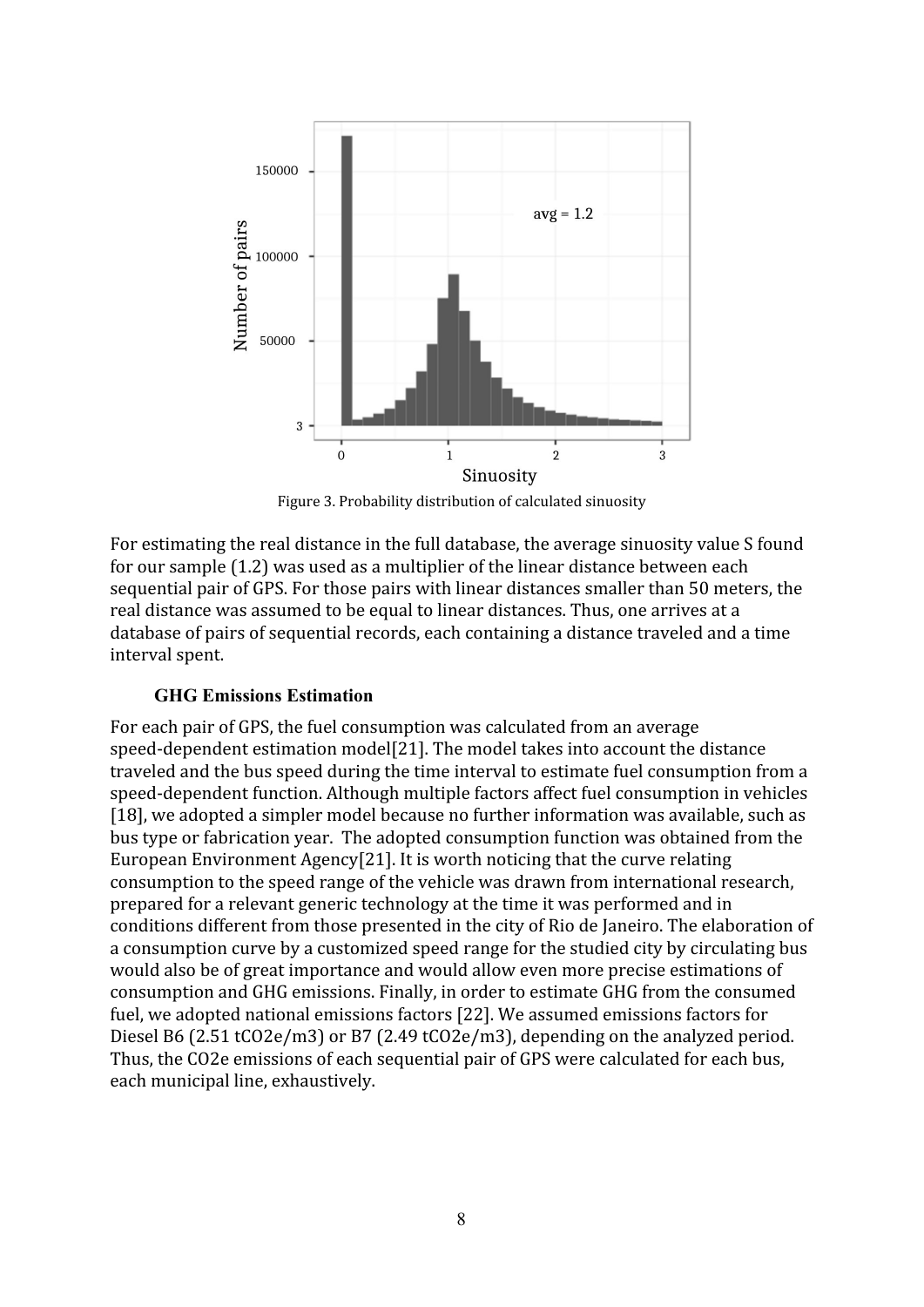#### **RESULTS**

#### **Validation**

In order to validate our method, we compared our results to a top-down GHG emissions estimation based on fuel consumption, the one currently used in official estimations for the city[14]. Data on diesel consumption, kilometers traveled, and passengers transported by buses in the city were obtained from the Federation of Passenger Transportation Companies of the State of Rio de Janeiro (FETRANSPOR). A later adjustment was performed in order to fill in the missing data, as detailed in the methodology. The results of these adjustments are presented in the following graphs (Figure 4), which compares Total Mileage, Diesel Consumption, and GHG Emissions per month analyzed with the top-down estimation.



Figure 4. Validation against "top-down" methodology (red lines) for three different measurements – Km traveled, diesel consumption and CO2 emissions. The light blue line presents the raw GPS-based calculation and the grey band is the corrected confidence interval for the GPS-based calculation. Data ranges from Dec-2014 to Dec-2015.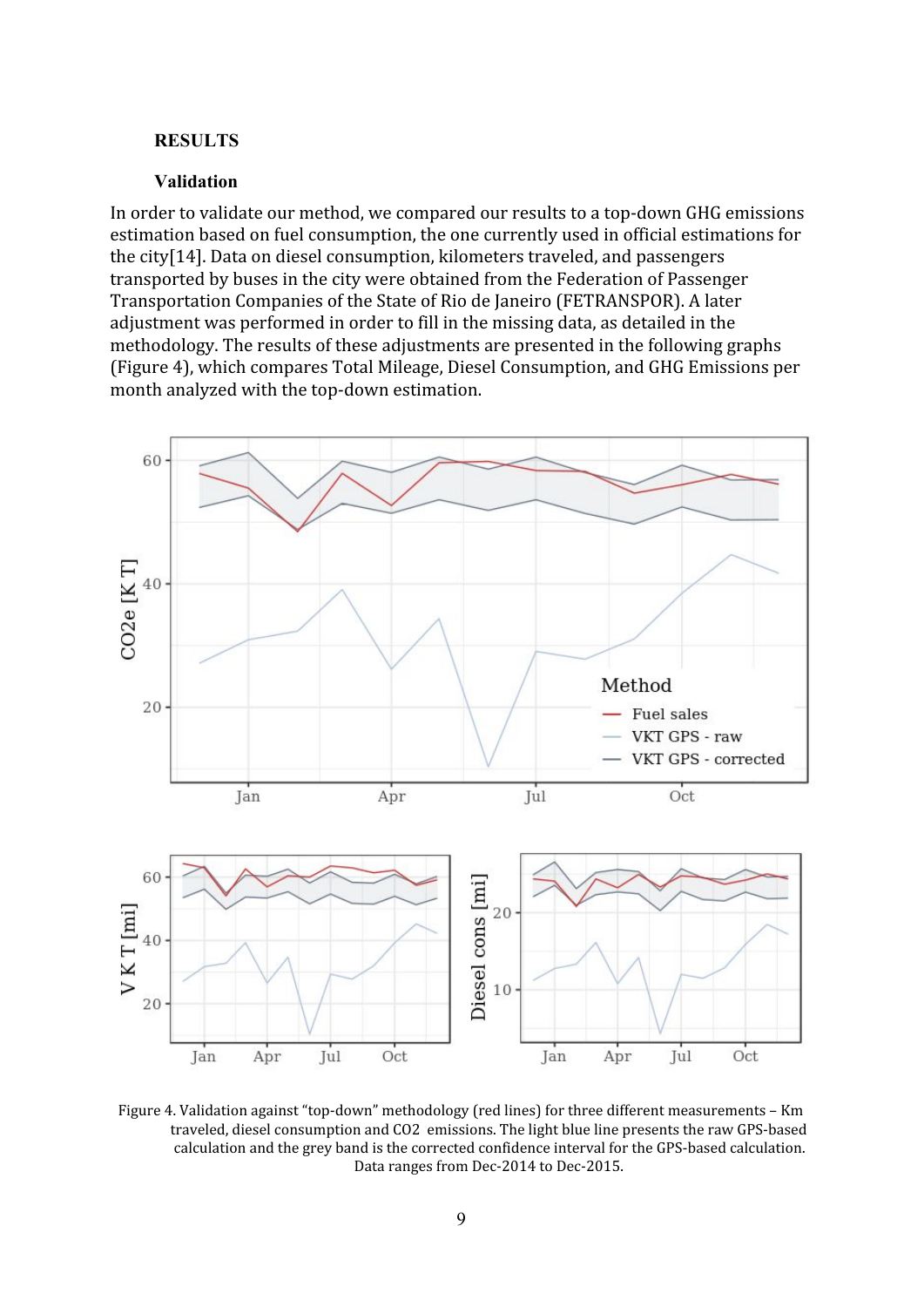The results obtained directly from the proposed method, without any correction, present a significant difference in all the analyzed months, and especially at the beginning of the series, which from October 2015 started counting on a more substantial number of points collected per day. By filling in the missing information on the Database as described above, we see that the order of magnitude of the numbers becomes equivalent and that our estimated range agreed with top-down estimations, with only a few months out of the predicted range, and with insignificant divergences. The method is further validated by it's robustness to better data sample: by the end of the studied period, more records were collected and fewer days needed to be filled in. Even so, the estimated values continued to be very close to the official, top-down estimation.

Part of the observed differences can be easily explained by the use of a generic speed-consumption curve drawn from an international study. With a speed-consumption curve explicitly developed for the buses of the city of Rio de Janeiro.

#### **Policy implication**

Our method generated fine-grained spatial-temporal profiles of emissions (Figure 5). On the left of Figure 5, an emissions map shows the spatial distribution of total greenhouse gas emissions on a Tuesday, November 24, 2015, when a large number of data points were available. Emissions were aggregated on a square lattice over the city map. This example is a good sample of the behavior of GHG emissions on a typical business day in the city of Rio de Janeiro. This type of map can be generated for different periods and sets of days, according to the purpose of the study to be done. The routes with higher GHG emissions were necessarily places where there were higher fuel consumption and emissions of local pollutants such as particulate matter and carbon monoxide. In this way, the proposed methodology can help in the orientation of public policies that aim to improve urban mobility and whose immediate benefits are the reduction of traffic, average travel time in the city, fuel consumption and, consequently, emissions of GHG and local pollutants.

The accumulation of emissions can be seen on some main roads, such as Avenida Brasil, Avenida Presidente Vargas, Linha Amarela and Avenida das Américas, among others. Of these, Avenida Brasil and Avenida das Américas are receiving BRT corridors. In a more dispersed way, it is possible to verify a lot of roads in the North Zone with emissions that are not negligible. This result may point to the need for investment in more efficient mass transportation in the region, such as a BRT corridor, a VLT or a Subway in the East-West direction, to complement the existing underground and train lines. The temporal profiles (Figure 5 below) are as well as essential decision-making tools. They can indicate optimum hours for temporal dedicated bus corridors or reduced public transportation fares.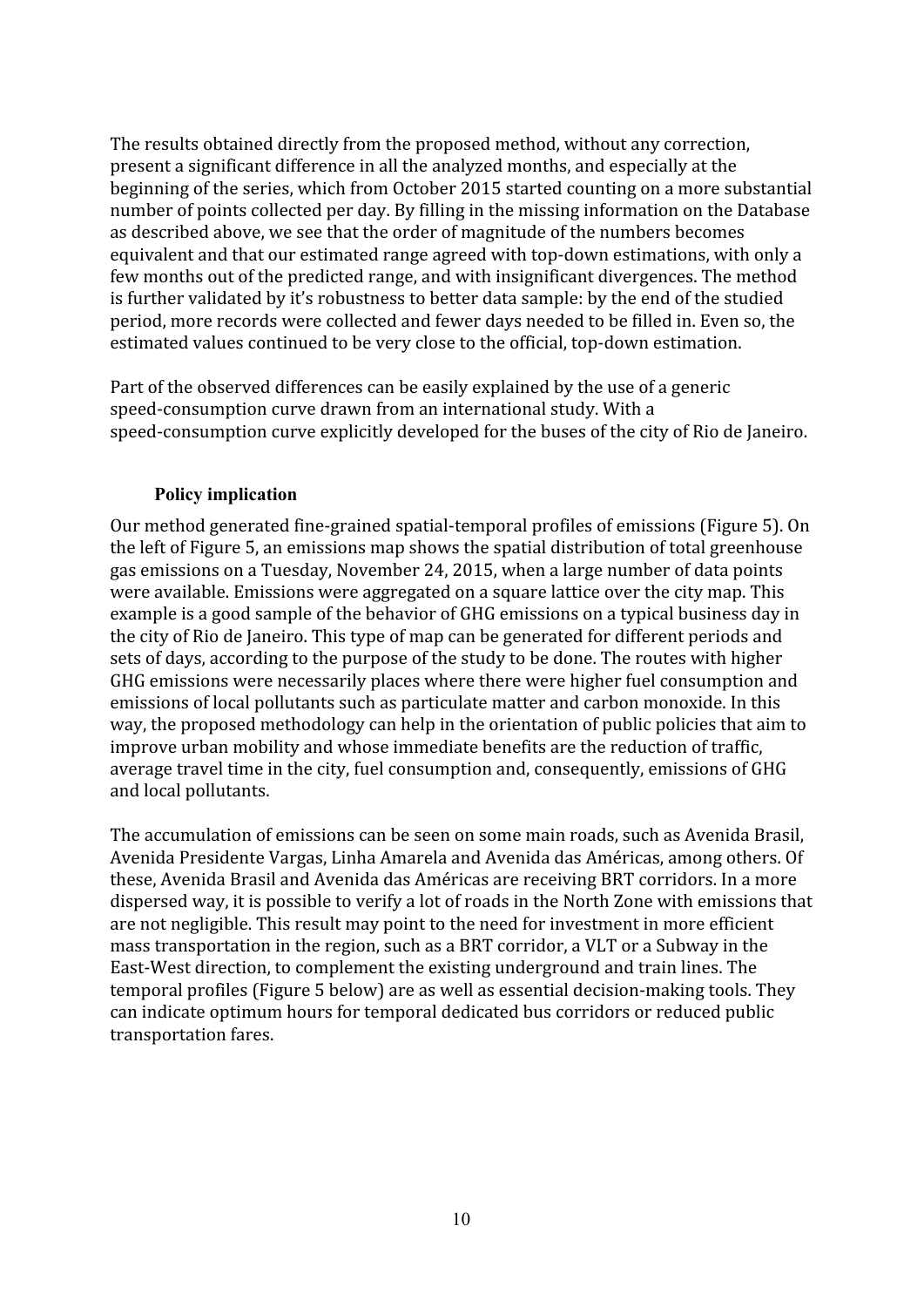

Figure 5. Spatial-temporal distributions of predicted daily emissions from the buses' GPS data. The map in the left indicates average normalized emissions - CO2e / max(CO2e) - per road link for Tuesdays. Graphs on the right show the average temporal distributions of emissions per day of the week and per hour of the day. Only days within the first decile were considered.

The method also made possible to recognize the most emitting bus lines. Figure 6 shows the distribution of GHG emissions by lines (Fig 6 above), and it can be seen that a small number of lines emit much more than the rest. These lines would be the primary candidates to undergo interventions, such as measures to alleviate traffic on their route, or even the creation of a dedicated bus corridor, or, depending on the daily flow of passengers, a segregated bus corridor or subway. Figure 6 also shows the spatial distribution of these most emitting lines (Figure 6 below). It is possible to observe that those lines are very much concentrated on specific roads/regions of the city. These roads/regions could be considered as priorities in the formulation of public policies, with measures aimed at reducing traffic, and consequently the travel time, diesel consumption, and emissions of local pollutants and GHG.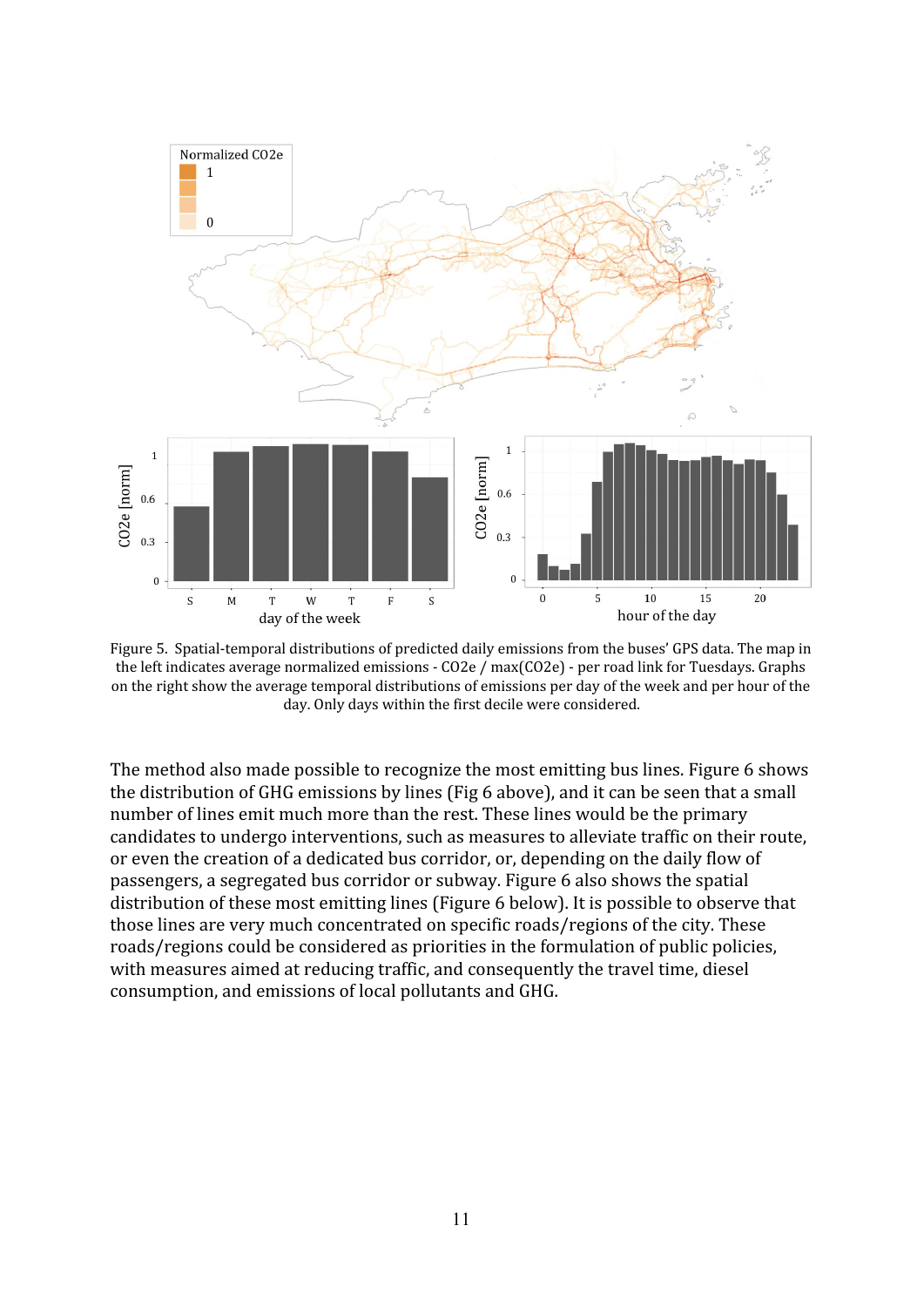

Figure 6. Distribution of CO2e emissions by line (above) and a map of most emitting lines (below). Few lines are responsible for most emissions of the public buses in Rio de Janeiro. Those lines are localized in the same region of the city.

As a next step, we tried to understand the impact of traffic on the CO2 emission of buses via a FreeFlow analysis. The Freeflow analysis aims to estimate the real effect of traffic on average speed, fuel consumption and GHG emissions from bus lines in the city of Rio de Janeiro. This analysis consists of comparing, for the same line, the difference between these parameters when the bus is running at dawn (from 00h to 03h) and when it is running at peak hours (from 08h to 12h).

Figure 7 shows a map of lines whose emissions are most impacted by traffic (10% more affected in red) and lines whose emissions are less impacted by traffic (10% less impacted in green). These results can help to guide public policies - the creation of dedicated bus lanes in the roads where the most impacted lines travel would have a significant impact on reducing diesel consumption and on GHG emissions and local pollutants.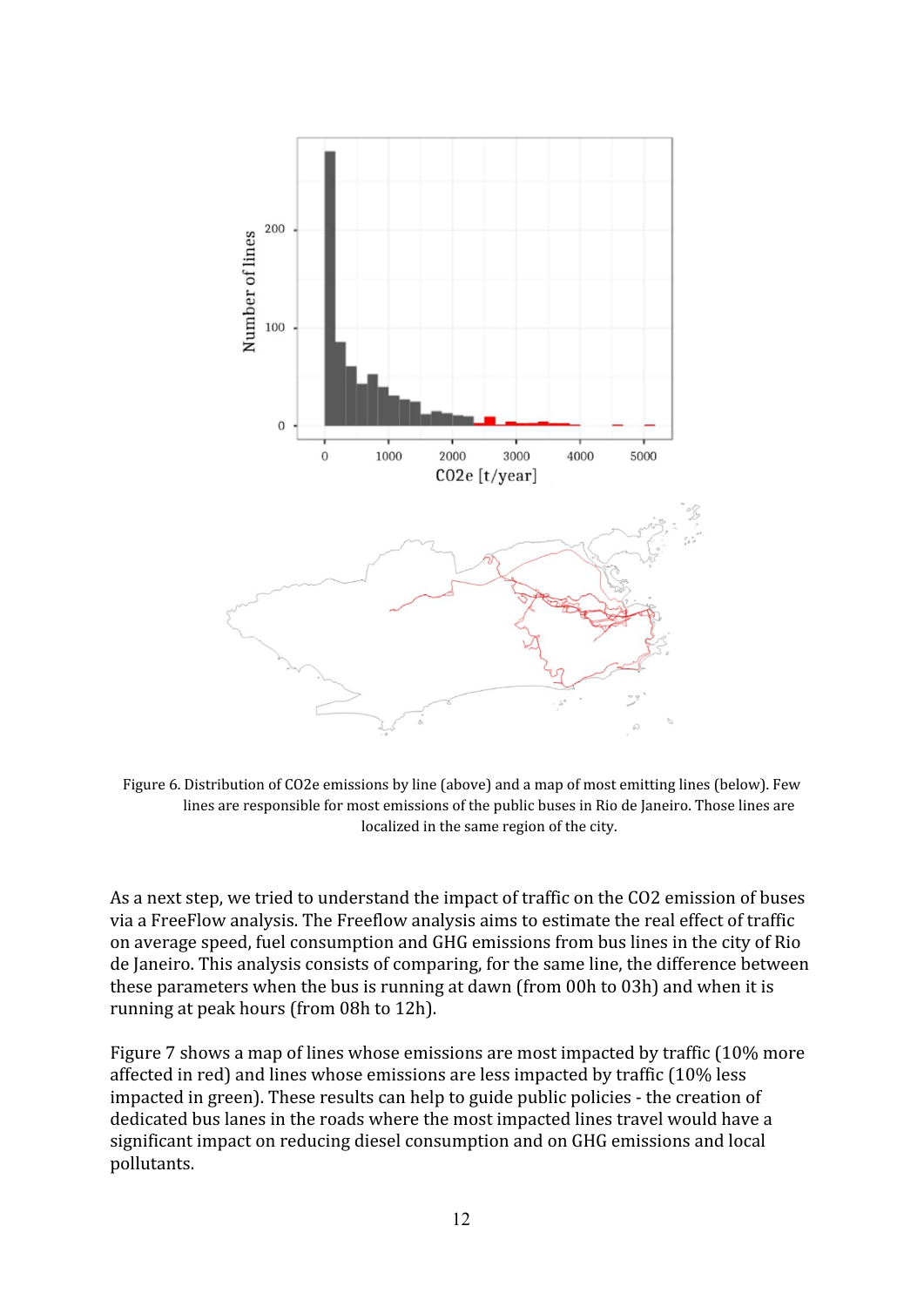

Figure 7: Freeflow Analysis - Lines most impacted by traffic (in red) and lines less impacted by traffic (in green) on a typical Tuesday.

#### **CONCLUSION**

In this study, we proposed a simple and fast method for GHG emissions estimation from GPS of buses based on sinuosity. We had validated our findings against a state-of-the-art top-down method based on fuel consumption. After a simple data filling algorithm our figures were found to be very similar to the top-down approach, but with a much finer spatiotemporal description, allowing for better public policy orientation.

The emissions map presented highlight roads where diesel consumption and greenhouse gas emissions from municipal buses are concentrated. These points generally coincide with the high emission points of local pollutants, such as particulate material and NOx. This map, plotted for a typical Tuesday, can be plotted for cumulative emissions per month, or per year, and can serve as input for public policymaking aimed at reducing the emission of local pollutant gases and globally.

From the analysis of the results, it was possible to verify that the emission distribution across bus lines follows a Pareto-like shape, with some specific lines emitting a major percentage of total emission in the city. These should be considered priority in any public policy that aims at the reduction of emissions of greenhouse gases. These same lines, when traced in the city map, also present the most problematic routes regarding traffic intensity, and, according to the present study, even regarding consumption and emissions of municipal buses. These routes would then be candidates to receive express bus corridors, or, depending on the flow of passengers, a dedicated bus corridor, tramway or subway.

The Freeflow analysis compares the emissions of each line running at dawn (between 00h and 03h) and at peak times (between 08h and 12h). This analysis highlights the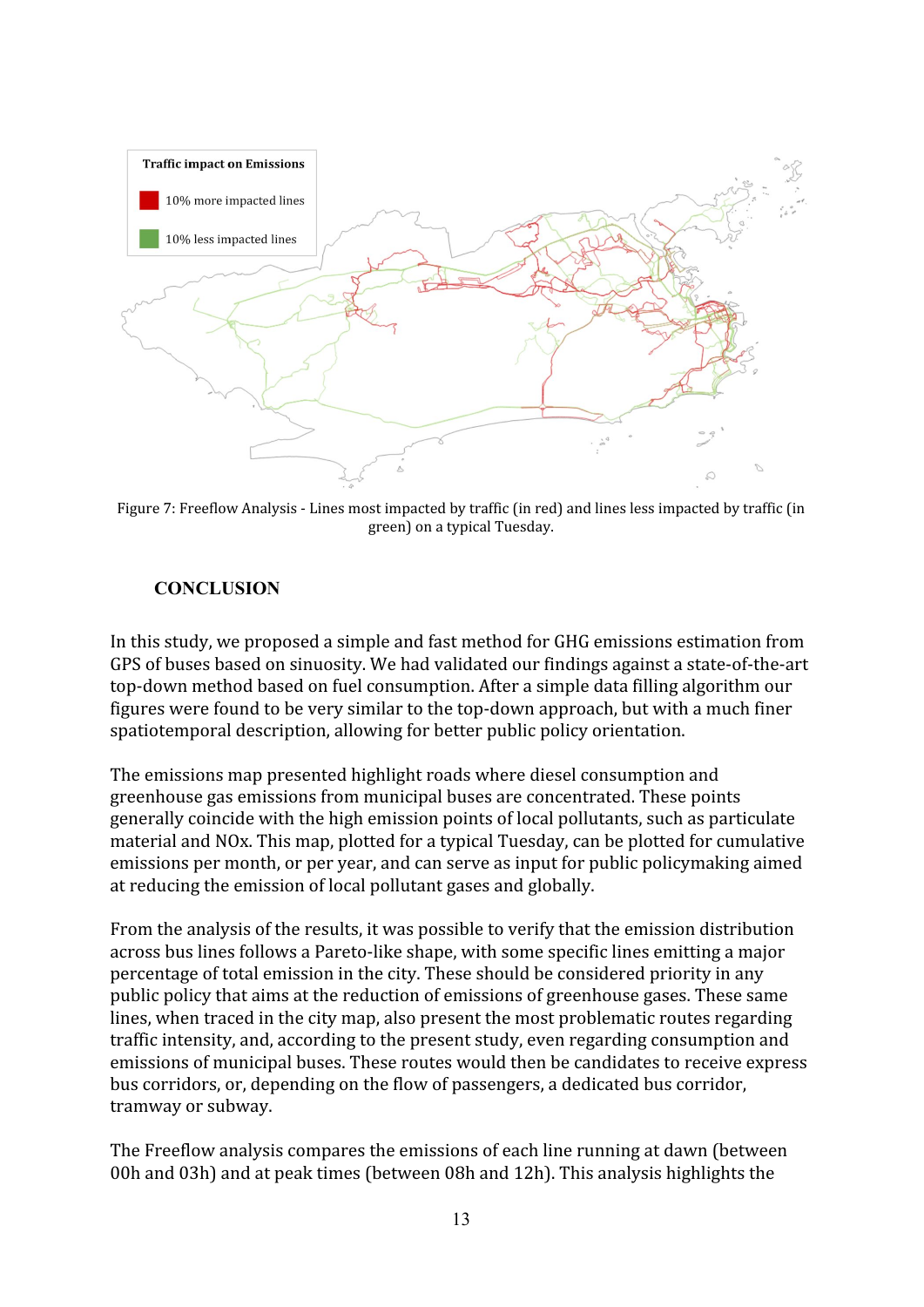lines that are most adversely affected and less affected by traffic, regarding fuel consumption and GHG emissions, as well as the emission of local pollutants. The lines most affected by traffic could be considered priority lines in a public policy aimed at increasing the average speed and thus reduce consumption and emissions through express bus corridors.

In order to get even better results, a database with less disruption is important so. On top of that, our method would profit if the GPS data also contain more detailed information on the size and production year of the bus, as well as the number of passengers on board at any given moment (weight transported). These parameters would allow a much more accurate estimate of fuel consumption. The information on the number of passengers at each moment, besides contributing to the calculation of consumption, would open a new set of possibilities for studies and analyzes. It would be possible, for example, to know the most and least efficient lines regarding consumption and emissions per passenger, as well as to verify how these indicators would behave by the hour of the day, by day of the week and by the month of the year, in each one of the lines.

In this research, the curve that relates the consumption to the speed range of the vehicle was drawn from an international study, prepared for a relevant generic technology at the time it was performed and in conditions different from those presented in the city of Rio de Janeiro. The elaboration of a consumption curve per speed band customized for the city of Rio de Janeiro, by circulating bus, would also be of great importance and would allow an even more accurate calculation of consumption and GHG emissions.

It is also possible to calculate emissions of various local pollutants from emissions curves of these pollutants by speed range. If these curves are available for the city of Rio de Janeiro, this would be another outstanding contribution of the tool in the orientation of public policies.

## **Acknowledgments**

This study is a result of the Low Carbon Program of the city of Rio de Janeiro, an initiative of the World Bank in partnership with the City Hall and financed by the Korea Green Growth Trust Fund (KGGTF). The authors would like to thank the city hall of Rio de Janeiro and FETRANSPOR for supporting this publication with data and infrastructure.

#### **References**

- [\[1\]](https://www.zotero.org/google-docs/?gao36F) [Intergovernmental Panel on Climate Change \(IPCC\). Fifth Assessment Report IPCC](https://www.zotero.org/google-docs/?gao36F) [2013. https://www.ipcc.ch/assessment-report/ar5/ \(accessed May 21, 2019\).](https://www.zotero.org/google-docs/?gao36F)
- [\[2\]](https://www.zotero.org/google-docs/?gao36F) [Hoornweg D, Freire M, Lee MJ, Bhada-Tata P, Yuen B, editors. Cities and Climate](https://www.zotero.org/google-docs/?gao36F) [Change: Responding to an Urgent Agenda. 1 edition. Washington, D.C: World Bank](https://www.zotero.org/google-docs/?gao36F) [Publications; 2011.](https://www.zotero.org/google-docs/?gao36F)
- [\[3\]](https://www.zotero.org/google-docs/?gao36F) [Batty M. Big data, smart cities and city planning. Dialogues Hum Geogr 2013;3:274–9.](https://www.zotero.org/google-docs/?gao36F) [doi:10.1177/2043820613513390.](https://www.zotero.org/google-docs/?gao36F)
- [\[4\]](https://www.zotero.org/google-docs/?gao36F) [Bettencourt L, West G. A unified theory of urban living. Nature 2010;467:912–3.](https://www.zotero.org/google-docs/?gao36F)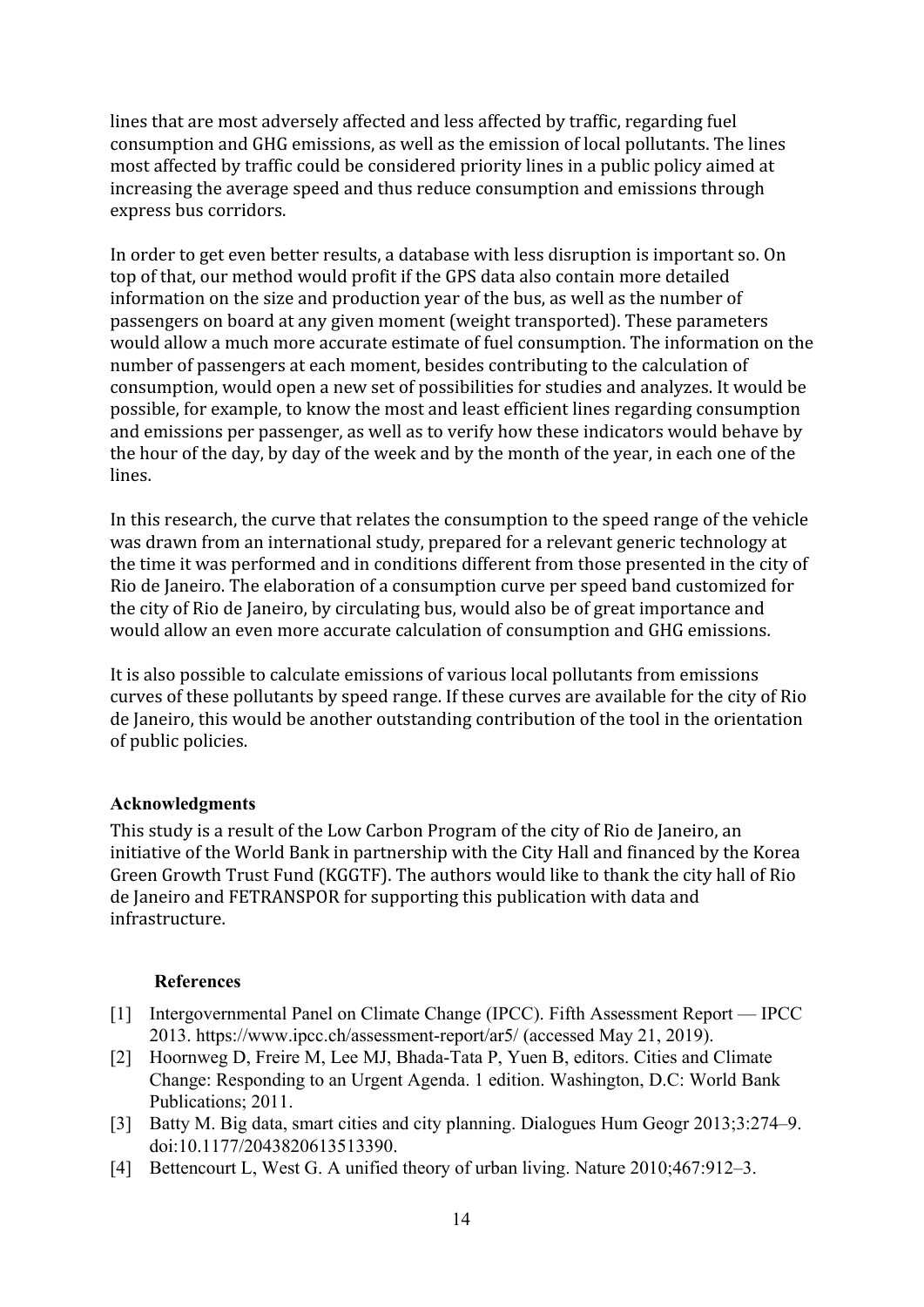[doi:10.1038/467912a.](https://www.zotero.org/google-docs/?gao36F)

- [\[5\]](https://www.zotero.org/google-docs/?gao36F) [Press TM. The New Science of Cities. MIT Press n.d.](https://www.zotero.org/google-docs/?gao36F) [https://mitpress.mit.edu/books/new-science-cities \(accessed May 21, 2019\).](https://www.zotero.org/google-docs/?gao36F)
- [\[6\]](https://www.zotero.org/google-docs/?gao36F) [Barthelemy M. The Structure and Dynamics of Cities: Urban Data Analysis and](https://www.zotero.org/google-docs/?gao36F) [Theoretical Modeling. Cambridge, UK: Cambridge University Press; 2016.](https://www.zotero.org/google-docs/?gao36F)
- [\[7\]](https://www.zotero.org/google-docs/?gao36F) [Song C, Koren T, Wang P, Barabási A-L. Modeling the scaling properties of human](https://www.zotero.org/google-docs/?gao36F) [mobility. Nat Phys 2010;6:818–23. doi:10.1038/nphys1760.](https://www.zotero.org/google-docs/?gao36F)
- [\[8\]](https://www.zotero.org/google-docs/?gao36F) [French S, Barchers C, Zhang W. Moving beyond Operations: Leveraging Big Data for](https://www.zotero.org/google-docs/?gao36F) [Urban Planning Decisions 2015:16.](https://www.zotero.org/google-docs/?gao36F)
- [\[9\]](https://www.zotero.org/google-docs/?gao36F) [Beyond the geotag: situating 'big data' and leveraging the potential of the geoweb:](https://www.zotero.org/google-docs/?gao36F) [Cartography and Geographic Information Science: Vol 40, No 2 n.d.](https://www.zotero.org/google-docs/?gao36F) [https://www.tandfonline.com/doi/abs/10.1080/15230406.2013.777137 \(accessed May](https://www.zotero.org/google-docs/?gao36F) [21, 2019\).](https://www.zotero.org/google-docs/?gao36F)
- [\[10\]](https://www.zotero.org/google-docs/?gao36F) [Bettencourt LMA. The Uses of Big Data in Cities. Big Data 2014;2:12–22.](https://www.zotero.org/google-docs/?gao36F) [doi:10.1089/big.2013.0042.](https://www.zotero.org/google-docs/?gao36F)
- [\[11\]](https://www.zotero.org/google-docs/?gao36F) [Ma J, Cheng JCP. Estimation of the building energy use intensity in the urban scale by](https://www.zotero.org/google-docs/?gao36F) [integrating GIS and big data technology. Appl Energy 2016;183:182–92.](https://www.zotero.org/google-docs/?gao36F) [doi:10.1016/j.apenergy.2016.08.079.](https://www.zotero.org/google-docs/?gao36F)
- [\[12\]](https://www.zotero.org/google-docs/?gao36F) [Liu Q, Wang S, Zhang W, Li J, Kong Y. Examining the effects of income inequality on](https://www.zotero.org/google-docs/?gao36F) [CO2 emissions: Evidence from non-spatial and spatial perspectives. Appl Energy](https://www.zotero.org/google-docs/?gao36F) [2019;236:163–71. doi:10.1016/j.apenergy.2018.11.082.](https://www.zotero.org/google-docs/?gao36F)
- [\[13\]](https://www.zotero.org/google-docs/?gao36F) [Wang S, Shi C, Fang C, Feng K. Examining the spatial variations of determinants of](https://www.zotero.org/google-docs/?gao36F) [energy-related CO2 emissions in China at the city level using Geographically Weighted](https://www.zotero.org/google-docs/?gao36F) [Regression Model. Appl Energy 2019;235:95–105. doi:10.1016/j.apenergy.2018.10.083.](https://www.zotero.org/google-docs/?gao36F)
- [\[14\]](https://www.zotero.org/google-docs/?gao36F) [Zhao J, Ji G, Yue Y, Lai Z, Chen Y, Yang D, et al. Spatio-temporal dynamics of urban](https://www.zotero.org/google-docs/?gao36F) [residential CO2 emissions and their driving forces in China using the integrated two](https://www.zotero.org/google-docs/?gao36F) [nighttime light datasets. Appl Energy 2019;235:612–24.](https://www.zotero.org/google-docs/?gao36F) [doi:10.1016/j.apenergy.2018.09.180.](https://www.zotero.org/google-docs/?gao36F)
- [\[15\]](https://www.zotero.org/google-docs/?gao36F) [Global Protocol for Community-Scale Greenhouse Gas Emission Inventories n.d.](https://www.zotero.org/google-docs/?gao36F) [https://www.nlc.org/resource/global-protocol-for-community-scale-greenhouse-gas-emis](https://www.zotero.org/google-docs/?gao36F) [sion-inventories \(accessed May 21, 2019\).](https://www.zotero.org/google-docs/?gao36F)
- [\[16\]](https://www.zotero.org/google-docs/?gao36F) [Shan Y, Guan D, Liu J, Liu Z, Liu J, Schroeder H, et al. CO2 emissions inventory of](https://www.zotero.org/google-docs/?gao36F) [Chinese cities. Atmospheric Chem Phys Discuss 2016:1–26.](https://www.zotero.org/google-docs/?gao36F) [doi:https://doi.org/10.5194/acp-2016-176.](https://www.zotero.org/google-docs/?gao36F)
- [\[17\]](https://www.zotero.org/google-docs/?gao36F) [Schmidt Dubeux CB, Rovere ELL. Local perspectives in the control of greenhouse gas](https://www.zotero.org/google-docs/?gao36F) [emissions – The case of Rio de Janeiro. Cities 2007;24:353–64.](https://www.zotero.org/google-docs/?gao36F) [doi:10.1016/j.cities.2007.01.012.](https://www.zotero.org/google-docs/?gao36F)
- [\[18\]](https://www.zotero.org/google-docs/?gao36F) [Kan Z, Tang L, Kwan M-P, Zhang X. Estimating Vehicle Fuel Consumption and](https://www.zotero.org/google-docs/?gao36F) [Emissions Using GPS Big Data. Int J Environ Res Public Health 2018;15.](https://www.zotero.org/google-docs/?gao36F) [doi:10.3390/ijerph15040566.](https://www.zotero.org/google-docs/?gao36F)
- [\[19\]](https://www.zotero.org/google-docs/?gao36F) [Zhao P, Kwan M-P, Qin K. Uncovering the spatiotemporal patterns of CO2 emissions](https://www.zotero.org/google-docs/?gao36F) [by taxis based on Individuals' daily travel. J Transp Geogr 2017;62:122–35.](https://www.zotero.org/google-docs/?gao36F) [doi:10.1016/j.jtrangeo.2017.05.001.](https://www.zotero.org/google-docs/?gao36F)
- [\[20\]](https://www.zotero.org/google-docs/?gao36F) [Luo X, Dong L, Dou Y, Zhang N, Ren J, Li Y, et al. Analysis on spatial-temporal](https://www.zotero.org/google-docs/?gao36F) [features of taxis' emissions from big data informed travel patterns: a case of Shanghai,](https://www.zotero.org/google-docs/?gao36F) [China. J Clean Prod 2017;142:926–35. doi:10.1016/j.jclepro.2016.05.161.](https://www.zotero.org/google-docs/?gao36F)
- [\[21\]](https://www.zotero.org/google-docs/?gao36F) [Nyhan M, Sobolevsky S, Kang C, Robinson P, Corti A, Szell M, et al. Predicting](https://www.zotero.org/google-docs/?gao36F) [vehicular emissions in high spatial resolution using pervasively measured transportation](https://www.zotero.org/google-docs/?gao36F) [data and microscopic emissions model. Atmos Environ 2016;140:352–63.](https://www.zotero.org/google-docs/?gao36F)